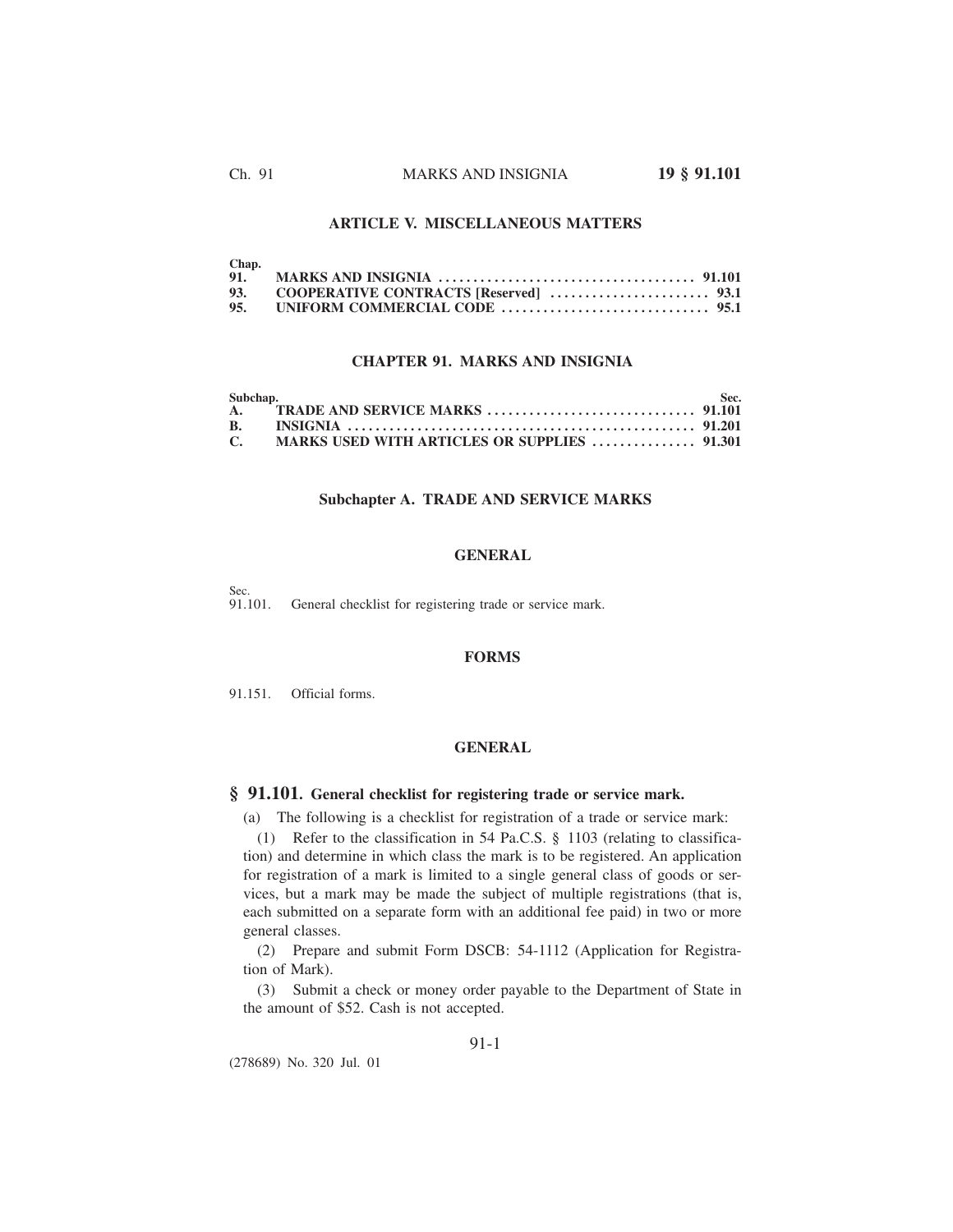(4) The application will be examined to determine whether the mark to be registered is the same as or confusingly similar to a mark currently registered in the applicable class to another registrant. If so, the registration will be denied.

(5) The registration is effective for 10 years from the date of registration. An application to renew for a similar term shall be made on Form DSCB: 54- 1114 (Application for Renewal of Registration of Mark) within 6 months prior to the expiration of their term.

(6) There is no provision for amendment of a trade or service mark registration. Changes of name or address may be effected by filing Form DSCB:54- 1115 (Assignment of Registration of Mark), showing the registrant as both assignor and assignee.

(b) The Department will examine the Form DSCB: 54-1112, and if the mark is registrable in the designated class, approve the application and endorse the fact and date of approval and filing thereon, and return the form to the applicant. A separate certificate will not be issued.

**Source**

The provisions of this § 91.101 adopted April 17, 1992, effective April 18, 1992, 22 Pa.B. 1993.

#### **FORMS**

### **§ 91.151. Official forms.**

The following official forms have been promulgated under this subchapter and appear in Appendix A:

Form DSCB:54-1112 (Application for Registration of Mark). Form DSCB:54-1114 (Application for Renewal of Registration of Mark). Form DSCB:54-1115 (Assignment of Registration of Mark).

**Source**

The provisions of this § 91.151 adopted April 17, 1992, effective April 18, 1992, 22 Pa.B. 1993.

### **Subchapter B. INSIGNIA**

### **GENERAL**

Sec.<br>91.201. General checklist for registering insignia.

#### 91-2

(278690) No. 320 Jul. 01

*2001 Commonwealth of Pennsylvania*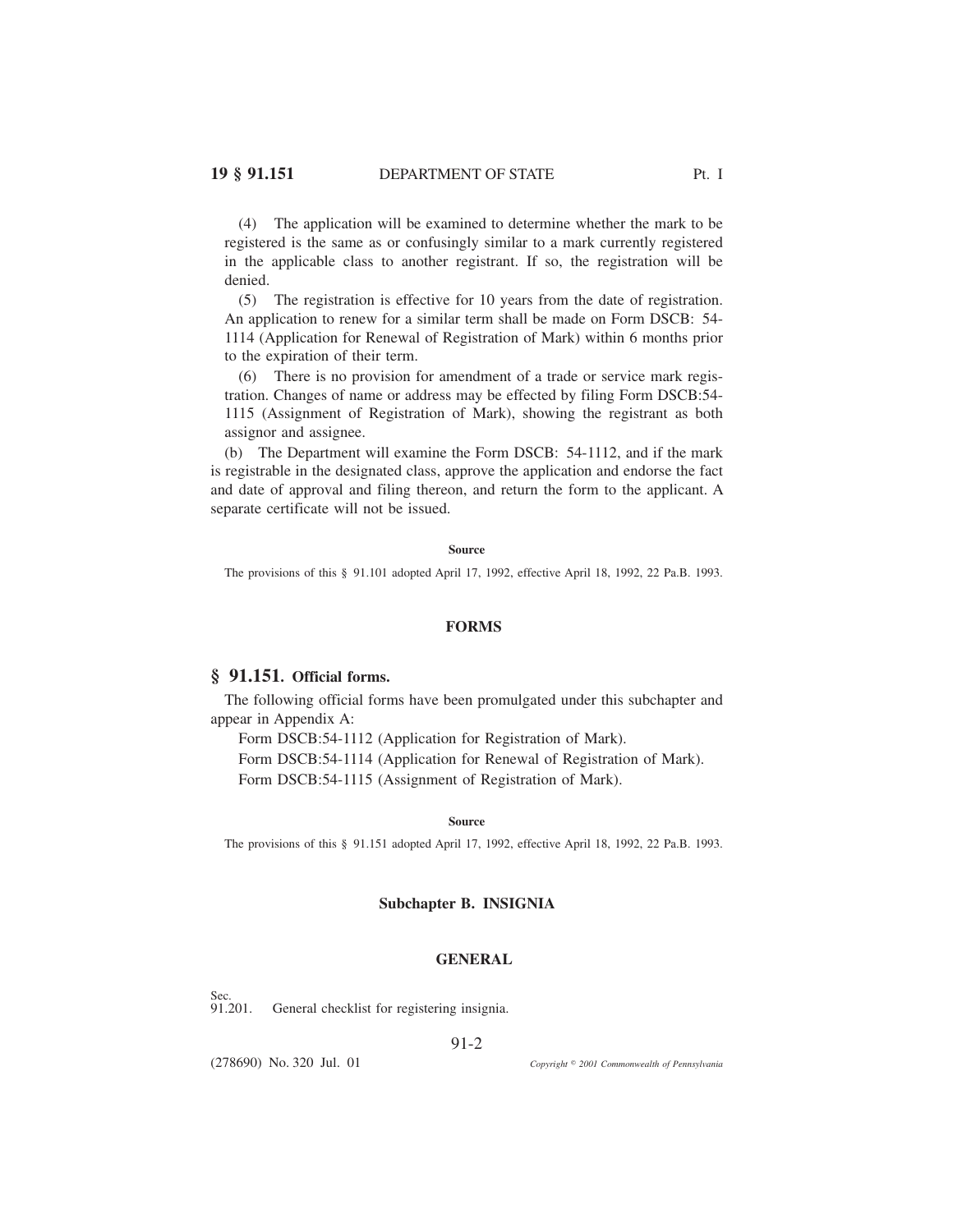# **FORMS**

91.251. Official forms.

### **GENERAL**

# **§ 91.201. General checklist for registering insignia.**

(a) The following is a checklist for registration of insignia:

(1) An application may be filed by an organization described in and complying with 54 Pa.C.S. § 1301 (relating to definitions). A name, badge, motto, button, decoration, charm, emblem, rosette, label or other insignia may be registered as the insignia of an organization. The term ''label'' means a label, symbol, mark or private stamp, including a label adopted by labor unions for the purpose of designating the product of their particular labor or workmanship.

(2) Prepare and submit Form DSCB:54-1311 (Application for Registration of Insignia).

(3) Submit a check or money order payable to the Department of State in the amount of \$52. Cash is not accepted.

(4) The application will be examined to determine whether the insignia to be registered is the same as or confusingly similar to the insignia currently registered to another organization. If so, the registration will be denied.

(5) The registration is effective until January 1, 2001, and will continue in effect for additional terms of 10 years each if Form DSCB:54-1314 (Decennial Report-Insignia) is timely filed in the year 2000 and each year thereafter divisible by 10.

(6) Changes of name or address may be effected by filing Form DSCB:54- 1312 (Application for Amendment of Insignia Registration).

(b) The Department will examine the Form DSCB:54-1311, and if the insignia is registrable, approve the application and endorse the fact and date of approval and filing thereon, and return the form to the applicant. A separate certificate will not be issued.

#### **Source**

The provisions of this § 91.201 adopted April 17, 1992, effective April 18, 1992, 22 Pa.B. 1993.

#### **FORMS**

# **§ 91.251. Official forms.**

The following official forms have been promulgated under this subchapter and appear in Appendix A:

Form DSCB:54-1311 (Application for Registration of Insignia).

(278691) No. 320 Jul. 01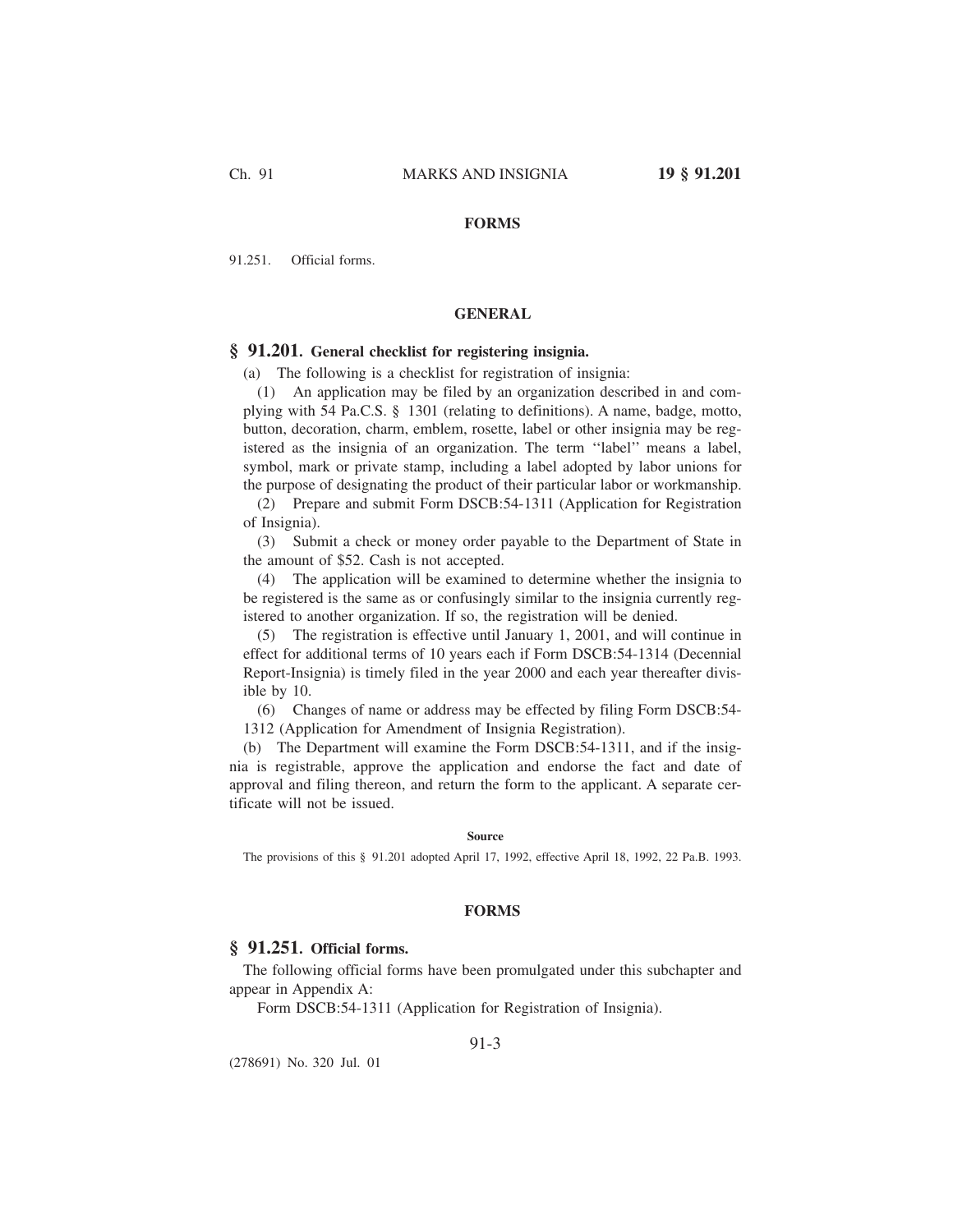Form DSCB:54-1312 (Application for Amendment of Insignia Registration). Form DSCB:54-1314 (Decennial Report-Insignia).

#### **Source**

The provisions of this § 91.251 adopted April 17, 1992, effective April 18, 1992, 22 Pa.B. 1993.

### **Subchapter C. MARKS USED WITH ARTICLES OR SUPPLIES**

#### **GENERAL**

Sec.<br>91.301. General checklist for registering marks used with articles or supplies.

#### **FORMS**

91.351. Official forms.

#### **GENERAL**

# **§ 91.301. General checklist for registering marks used with articles or supplies.**

(a) The following is a checklist for registration of a mark used with articles or supplies:

(1) A mark is ''used in this Commonwealth'' when the name, mark or device is produced upon articles or supplies which are loaned, rented, sold or otherwise circulated in this Commonwealth. A mark is ''produced upon'' articles or supplies when it is branded, stamped, stenciled, engraved, etched, blown, embossed, impressed, embroidered, sewn or otherwise permanently placed upon articles or supplies. The term ''mark'' means any word, name, symbol, design or device, or combination thereof. A mark used with articles or supplies may be registered if it is produced upon an item which is designed and intended for reuse in the normal course of trade by the registrant and includes items such as towels, coats, aprons, uniforms, toilet devices and accessories therefor supplied for hire or compensation, and vessels, receptacles and utensils used as packages or containers in the sale and distribution of a natural or processed product, compound, mixture or substance, or combination thereof, and parts and accessories for these vessels, receptacles and utensils.

(2) Prepare and submit Form DSCB:54-1511 (Application for Registration of Mark Used with Articles or Supplies).

91-4

(278692) No. 320 Jul. 01

*2001 Commonwealth of Pennsylvania*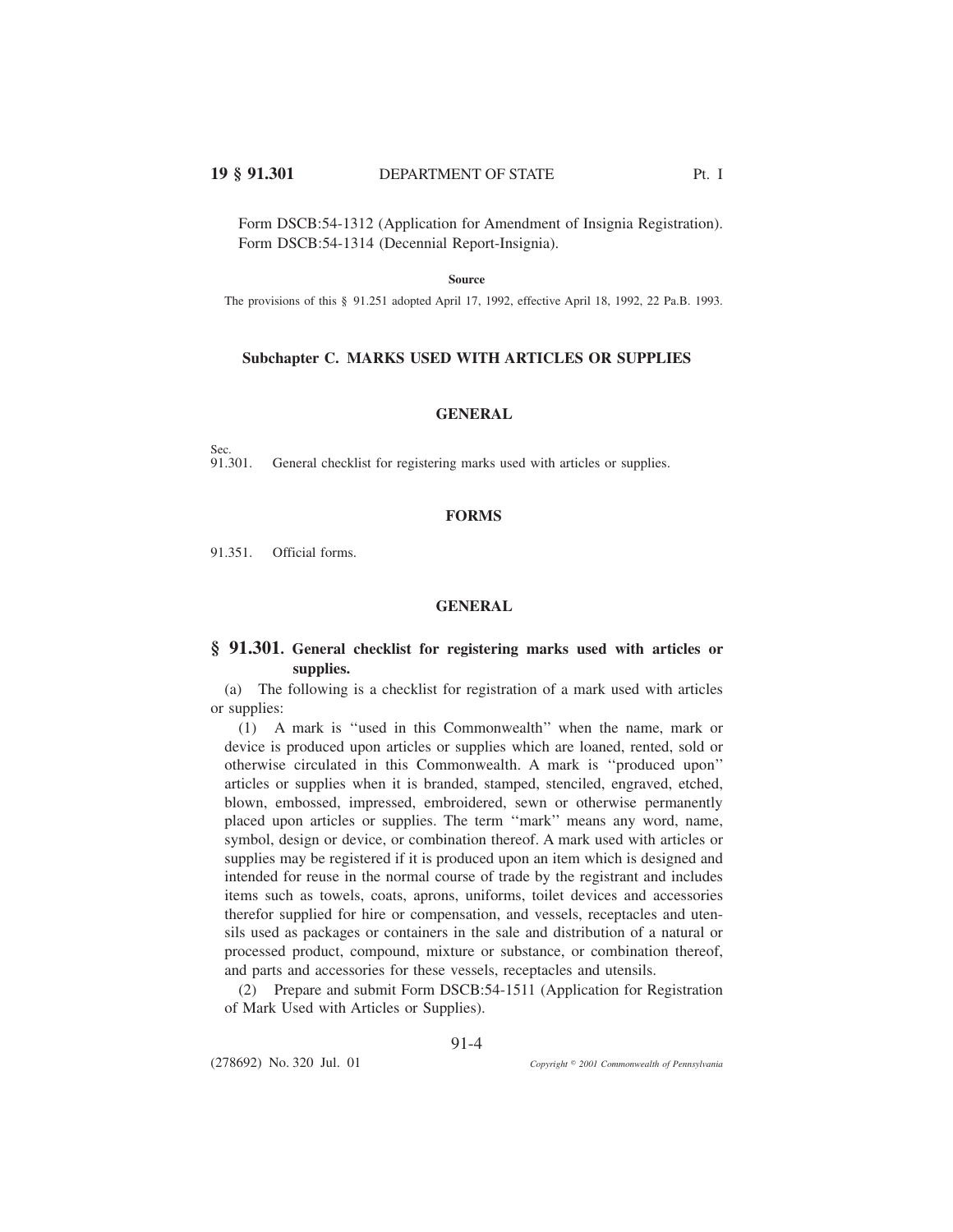(3) Submit a check or money order payable to the Department in the amount of \$52. Cash is not accepted.

(4) The application will not be examined to determine whether the mark to be registered is the same as or confusingly similar to a mark used with articles or supplies currently registered to another registrant. It is the responsibility of the applicant to determine that no conflict exists.

(5) The registration is effective until January 1, 2001, and will continue in effect for additional terms of 10 years each if Form DSCB:54-1515 (Decennial Report-Mark Used with Articles or Supplies) is timely filed in the year 2000 and each year thereafter divisible by 10.

(6) Changes of name or address may be effected by filing Form DSCB:54- 1512 (Application for Amendment of Registration of Mark Used with Articles or Supplies).

(b) The Department will process the Form DSCB:54-1511, file the application and endorse the fact and date of filing thereon, and return the form to the applicant. A separate certificate will not be issued.

#### **Source**

The provisions of this § 91.301 adopted April 17, 1992, effective April 18, 1992, 22 Pa.B. 1993.

# **FORMS**

### **§ 91.351. Official forms.**

The following official forms have been promulgated under this subchapter and appear in Appendix A:

Form DSCB:54-1511 (Application for Registration of Mark Used with Articles or Supplies).

Form DSCB:54-1512 (Application for Amendment of Registration of Mark Used with Articles or Supplies).

Form DSCB:54-1515 (Decennial Report-Mark Used with Articles or Supplies).

#### **Source**

The provisions of this § 91.351 adopted April 17, 1992, effective April 18, 1992, 22 Pa.B. 1993.

(278693) No. 320 Jul. 01